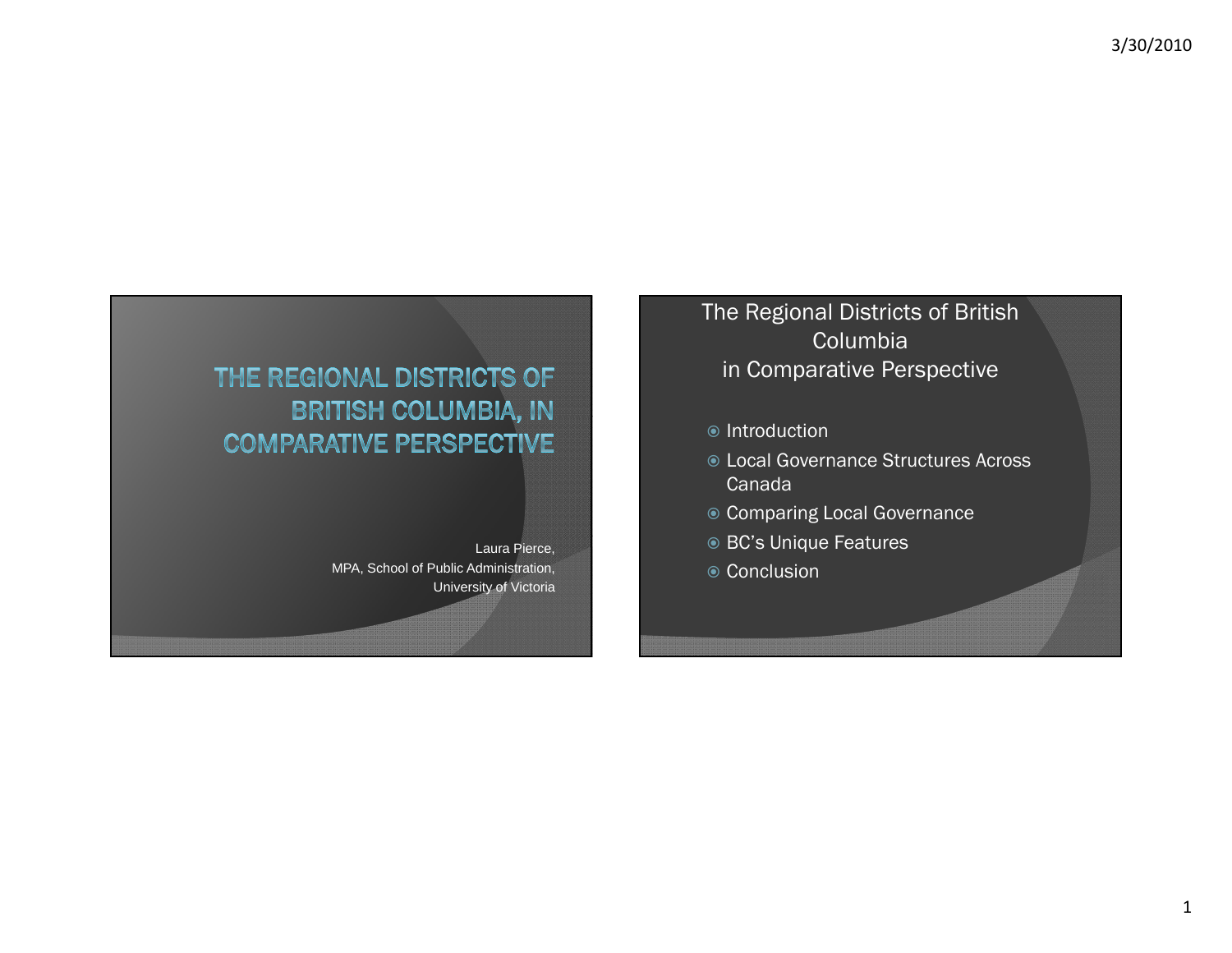#### *Introduction*

- What are the Regional Districts of British Columbia? *Are they a form of local government* ?
- Local governments are the 'first order of government' because closest to people
- Local governments provide people with services (Emergency, Transportation, Planning, Waste Management, Parks, and others)
- Local governments are provincial instruments
- Local governments revenues primarily come from property, taxes, fees, and development charges

#### *Local Governance Structures Across Canada*

- The literature generally discusses four types of local government structures: *single tier upper tier lower tier, tier, tier and special purpose bodies.*
	- *Single-tier municipality* is elected, multi-functional i.e. manages a wide range of functions
	- *Upper-tier municipality* is elected, with limited functions and overlaps a number of lower-tier municipalities
	- Lower-tier municipality is elected, manages local functions
	- *Special purpose body (*or joint services board, regional district or special purpose authority, or public authority) is flexible, allows municipalities to cater servicing arrangements to an optimum economy of scale.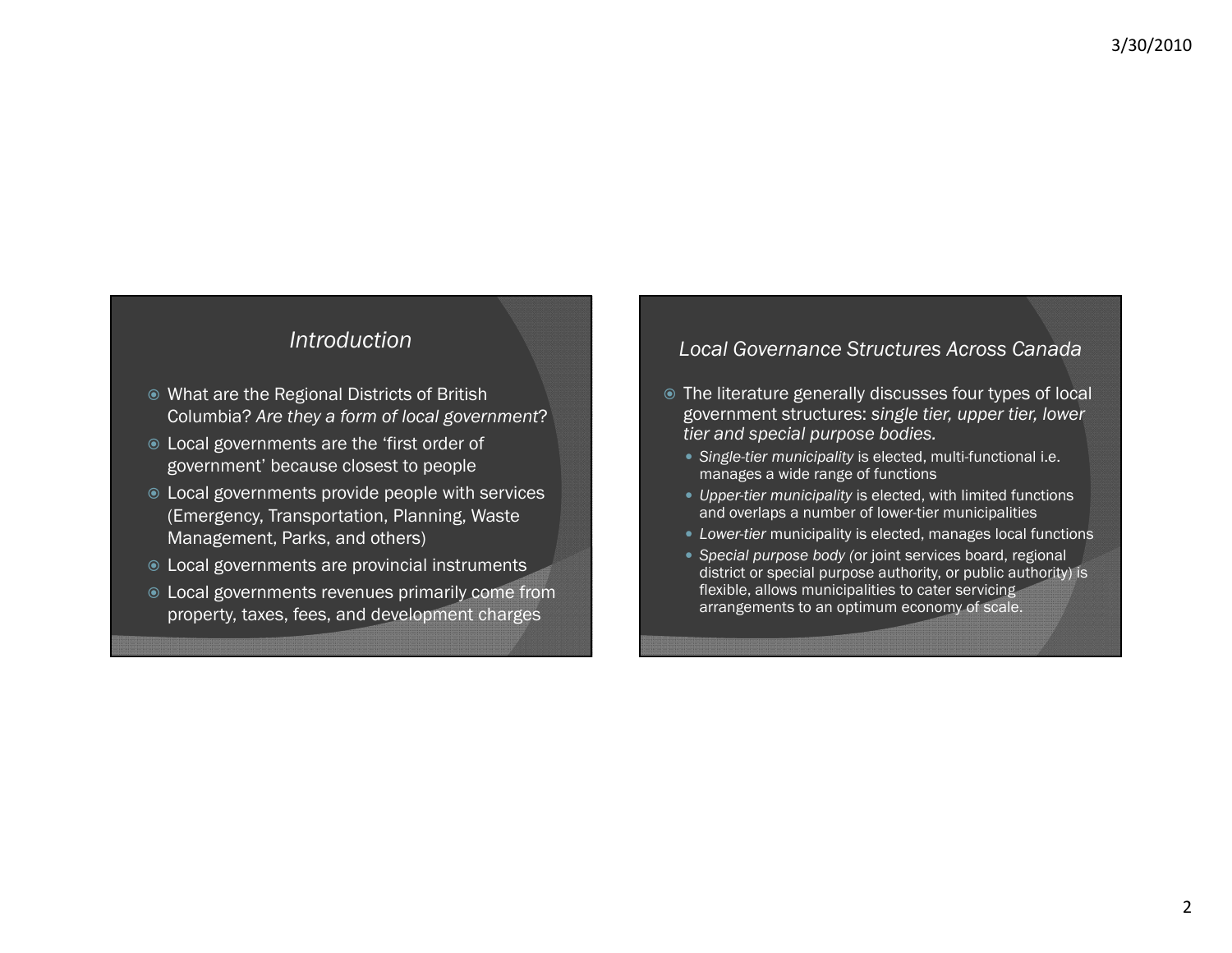### *Local Governance Structures Across Canada*

| <b>PROVINCE</b>           | <b>INCORPORATION</b> (area)             | <b>GOVERNANCE SYSTEM</b>                  |
|---------------------------|-----------------------------------------|-------------------------------------------|
| Manitoba                  | 20%                                     | Single-tier                               |
| Nova Scotia               | 100%                                    | Single-tier                               |
| New Brunswick             | 15%                                     | Single-tier                               |
| Prince Edward Island      | 50%                                     | Single-tier                               |
| Newfoundland and Labrador | 2.5%                                    | Single-tier                               |
| Quebec                    | Unknown (99% population)                | Two-tier                                  |
| Ontario                   | Unknown (99% population)                | Single-tier and Two-tier                  |
| Alberta                   | 50%                                     | Single tier and Two-tier                  |
| <b>British Columbia</b>   | Unknown (85% population) (5% land mass) | <b>Single-tier and Regional Districts</b> |
| Saskatchewan              | 67%                                     | Single-tier                               |
|                           |                                         |                                           |
|                           |                                         |                                           |
|                           |                                         |                                           |

#### *Comparing Local Governance*

- *Single tier and lower-tier bodies* are in most cases directly elected and an upper-tier body is indirectly elected
- *Regional Districts* have a board to manage municipal agreements that focus on efficient service delivery.
	- Proponents of this model assert that the board remains accountable to the municipal level and it allows for strong accountability and responsive governance (Sancton, 1994).
	- Others contend that complex inter-municipal agreements result in unclear bureaucratic and functional responsibility and lack of local control (McMillan,1997)
	- The flexibility of this institutional arrangement, however, loses its appeal once the number of functions to be managed by the board expands (Mc Millan 1997, Smith 1998, Tindal, 2000).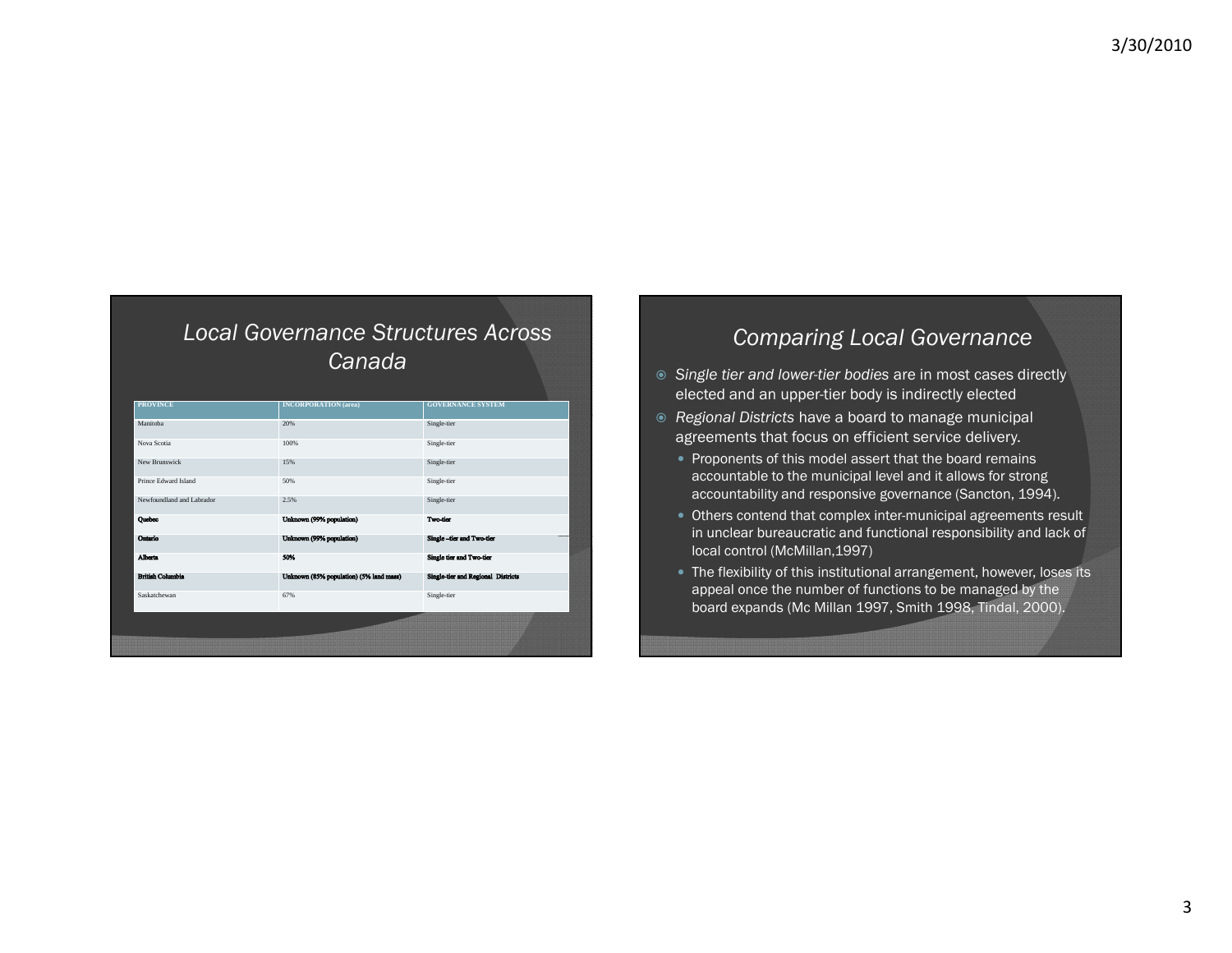#### *Comparing Local Governance: Local Control*

- One historical feature of local governance in BC is local control.
- "*BC has a long history of allowing its residents to take the initiative on the structure of their local governments*" (Bish, 1999)
	- BC local governments have a say (Broad Powers)
	- RD were **encouraged NOT** mandated
- ◉ This is a <u>unique</u> feature in Canada

#### *Comparing Local Governance: Representation*

- **Single tier, upper tier and lower tier local** governments in Canada are governed by elected councils: *Two separate sets of elected officials*
- Regional Districts Across British Columbia are comprised of municipalities and electoral areas: *One set of elected officials*
	- *Directors* represent municipalities. They are appointed by municipal councils
	- *Elected directors* represent electoral areas
- ◉ This is a <u>unique</u> feature in Canada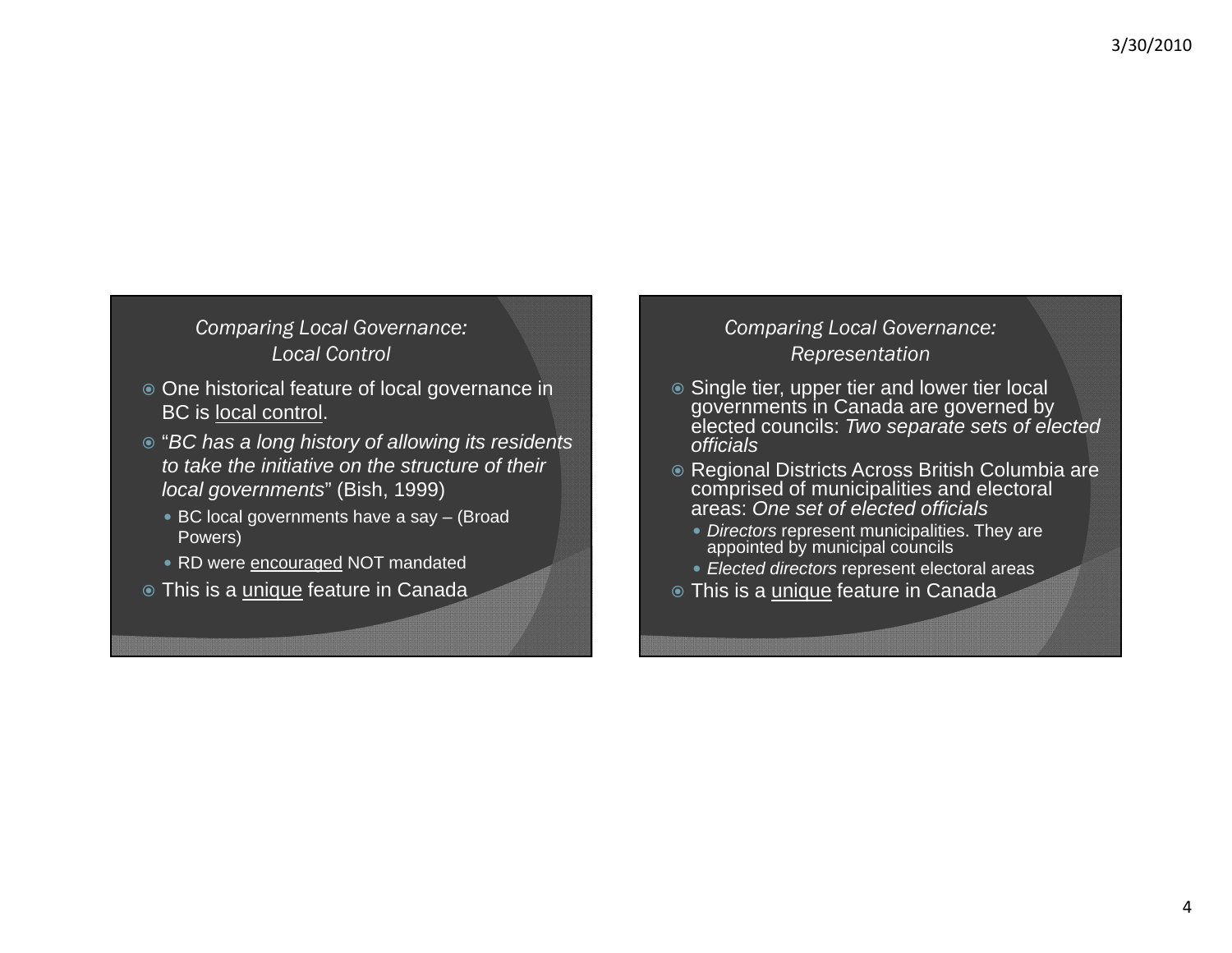#### *Comparing Local Governance: Flexible Service Provision*

- **Single tier, upper tier and lower tier local** governments in Canada have specific scales and functions.
- Regional Districts Across British Columbia provide services on many flexible scales – including unincorporated rural communities, municipalities and regions.
- The same elected officials make service production allocation decisions both at municipal and Regional District level
- Municipalities are encouraged to opt-in when a service benefits their community.
- ◉ This is a <u>unique</u> feature in Canada

#### *Comparing Local Governance: Recover Taxes*

- $\circ$  Single tier, upper tier and lower tier local governments in Canada collect directly property taxes, fees, development charges and have few other sources of revenues.
- Regional Districts Across British Columbia is the policy body that determines the amounts but it only recover taxes -do not collect taxesrequisitions paid by municipalities/province.
- ◉ This is a <u>unique</u> feature in Canada